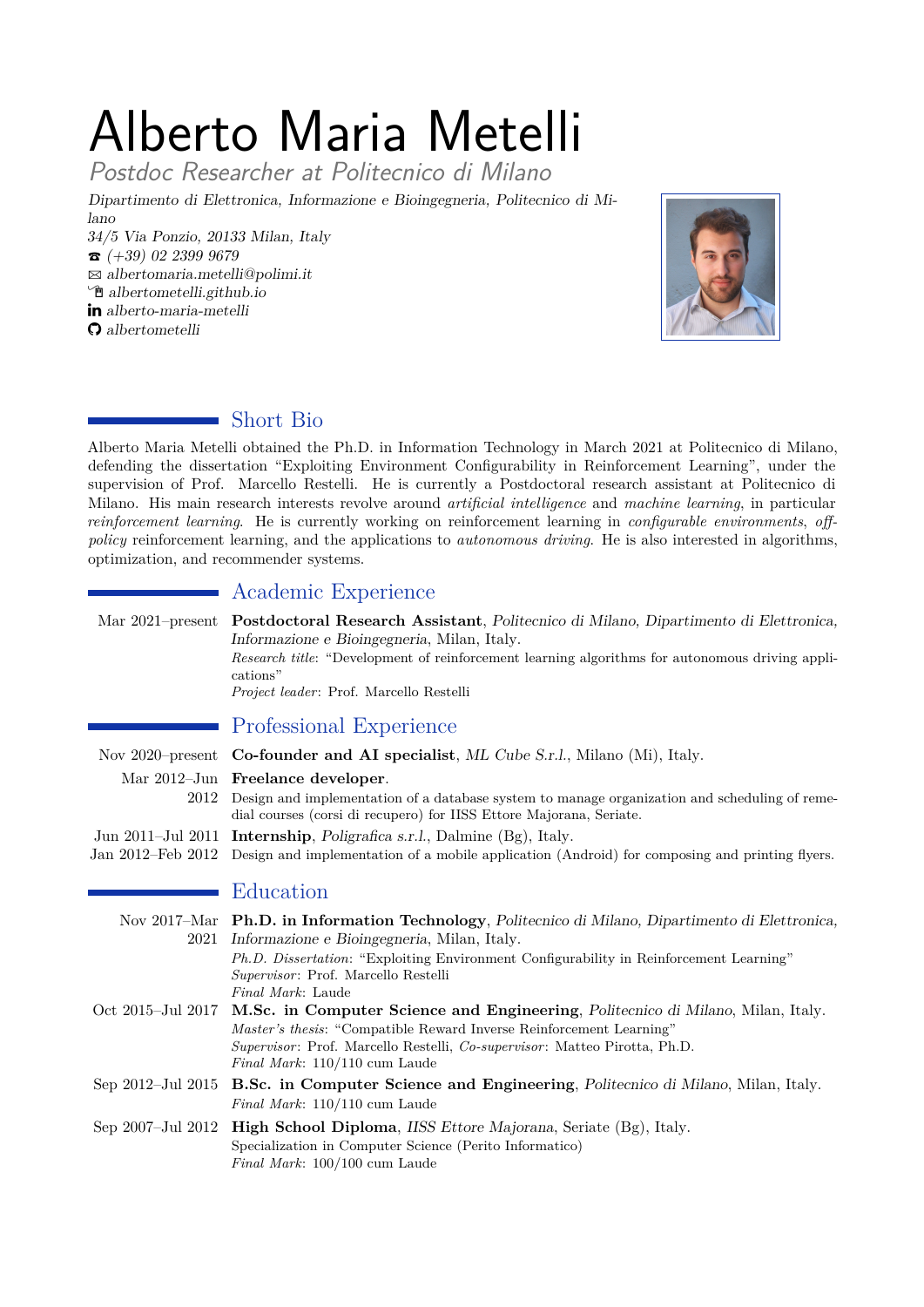# Awards

- Sep 2020 ICML 2020 top 33% highest-scoring reviewers
- Sep 2019 NeurIPS 2019 top 50% highest-scoring reviewers
- Oct 2018 Winner of Premio NeoLaureati *Leonardo Lesmo* 2018 (AIxIA) for the best Italian Master Thesis in Artificial Intelligence.
- Jul 2017 Winner of a Ph.D. scholarship granted by the Italian Ministry of Education, University and Research (ranked first among applicants of Politecnico di Milano in Computer Science and Engineering area).
- Jun 2017 Second place at *ACM RecSys Challenge 2017* (with a team of 8 students from Politecnico di Milano).
- May 2014 Winner of *Le migliori matricole dell'A.A. 2012/2013* (best freshman students) award from Politecnico di Milano.
	- 2012 Enrollment to the *Albo Nazionale delle Eccellenze* (National Register of Excellences) among best high-school graduates.
- Jun 2012 Winner of *Migliori Elaborati 2012* (Best Project 2012) award from IISS Ettore Majorana, Seriate (high-school), for the developing of a database system to manage remedial courses (corsi di recupero).
- Oct 2011 Bronze medal at *Olimpiadi Italiane di Informatica 2011* (Italian Olympiad in Informatics), AICA Associazione Italiana per l'Informatica ed il Calcolo Automatico.

## Languages

#### Italian **Mother tongue**

English **Excellent**

Jun 2012 FCE (First Certificate in English), University of Cambridge

# IT Certifications

- Jun 2012 EUCIP IT Administrator Fundamentals, AICA.
- May 2012 EUCIP IT Administrator, AICA, *Modules: PC Hardware, Operating System, LAN and Network Services, Network Expert Use, IT Security*.
- May 2012 CCNA Discovery Networking for Home and Small Businesses, Cisco Networking Academy.
- Feb 2011 IT Essentials: PC Hardware and Software, Cisco Networking Academy.
- Nov 2009 ECDL, AICA.

# Teaching Activity

- 2018–2020 **Teaching Assistant**, B.Sc. course Informatica (Computer Science), for the Environmental and Land Planning Engineering degree, Scuola di Ingegneria Civile, Ambientale e Territoriale, Politecnico di Milano - Campus Leonardo. Prof: Andrea Bonarini.
- 2018–2020 **Laboratory Teaching Assistant**, B.Sc. course Informatica (Computer Science), for the Environmental and Land Planning Engineering degree, Scuola di Ingegneria Civile, Ambientale e Territoriale, Politecnico di Milano - Campus Leonardo. Prof: Andrea Bonarini.
- 2017–2018 **Laboratory Teaching Assistant**, B.Sc. course Informatica A (Computer Science A), for the Management Engineering degree, Scuola di Ingegneria Industriale e dell'Informazione, Politecnico di Milano - Campus Bovisa. Prof: Florian Daniel.

# Student Supervision

#### Master's Thesis Co-supervision and Tutoring

- { Mirco Mutti, "Configurable Markov Decision Processes". Co-supervision. Supervisor: Prof. Marcello Restelli (M.Sc. in Computer Science and Engineering, April 2018). Winner of Premio NeoLaureati *Leonardo Lesmo* 2019 (AIxIA) for the best Italian Master Thesis in Artificial Intelligence.
- { Luca Villa, "Autonomous vehicle control through machine learning algorithms". Tutoring. (M.Sc. in Mechanical Engineering, April 2018)
- { Borja González León, "Design of a Deep Inverse Reinforcement Learning Algorithm for Autonomous Vehicles".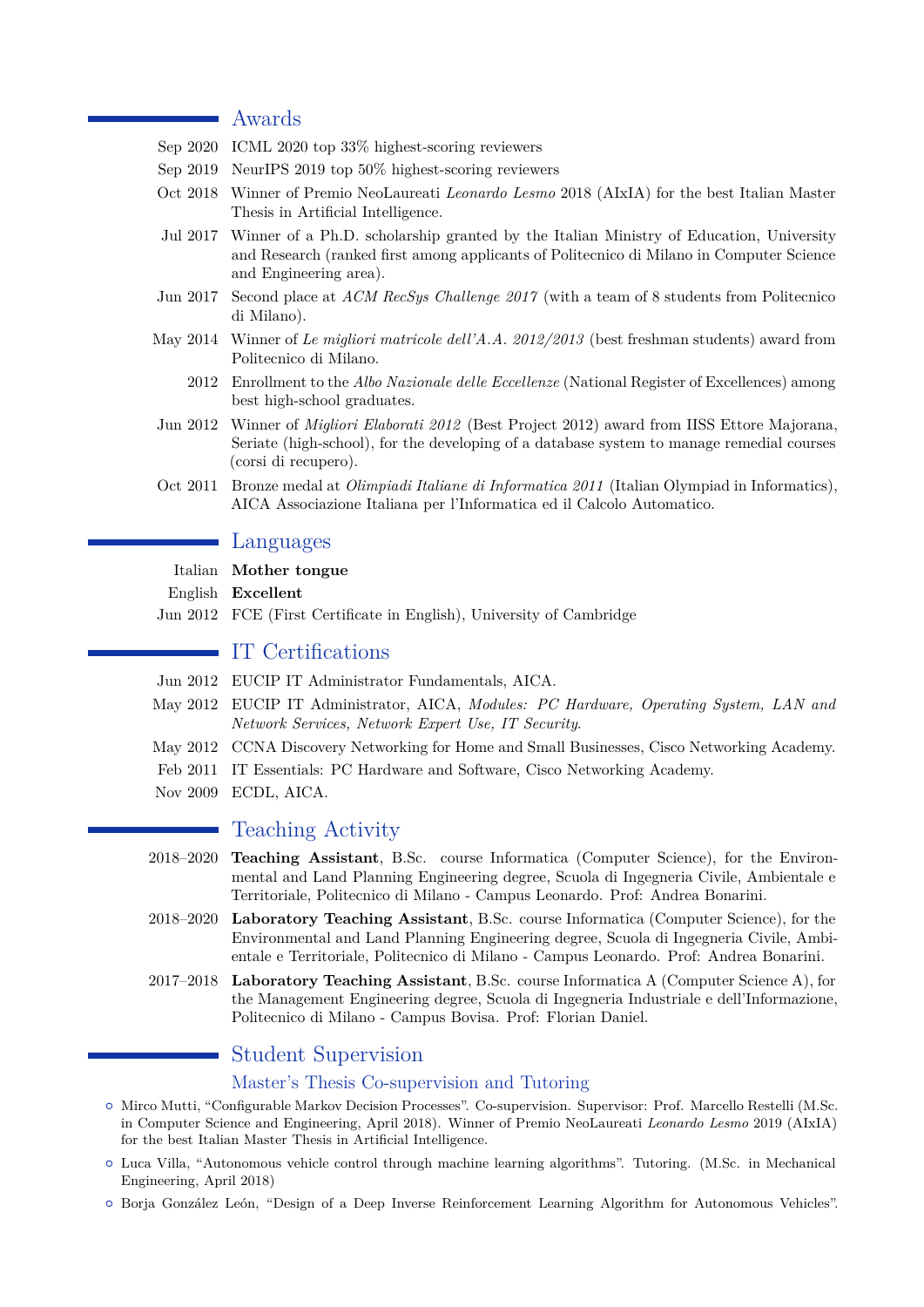Tutoring. (M.Sc. in Telecommunication Engineering, Universidad Politécnica de Madrid, 2018)

- { Amarildo Likmeta, "Driving Exploration Through Particle Q-Distributions". Co-supervision. Supervisor: Prof. Marcello Restelli (M.Sc. in Computer Science and Engineering, October 2018)
- { Emanuele Ghelfi, "Reinforcement Learning in Configurable Environments: an Information Theoretic approach". Co-supervision. Supervisor: Prof. Marcello Restelli (M.Sc. in Computer Science and Engineering, December 2018)
- { Francesco Faccio, "Study of Importance Sampling Techniques for Policy Optimization". Co-supervision. Supervisor: Prof. Marcello Restelli (M.Sc. in Mathematical Engineering, December 2018)
- { Lorenzo Lupo, "Exploration in Policy Search via Multiple Importance Sampling". Co-supervision. Supervisor: Prof. Marcello Restelli (M.Sc. in Management Engineering, April 2019)
- { Riccardo Giol, "Reinforcement Learning for High-level Decision Making in Autonomous Driving". Co-supervision. Supervisor: Prof. Marcello Restelli (M.Sc. in Computer Science and Engineering, April 2019)
- { Giuseppe Mascellaro, "Modeling Uncertainty in Gradient Inverse Reinforcement Learning with Application to Autonomous Driving". Co-supervision. Supervisor: Prof. Marcello Restelli (M.Sc. in Computer Science and Engineering, July 2019)
- { Pierluca DOro, "Beyond Maximum Likelihood Model Estimation in Model-based Policy Search". Co-supervision. Supervisor: Prof. Marcello Restelli (M.Sc. in Computer Science and Engineering, October 2019, Honours Programme Scientific Research in Information Technology 2018-I)
- { Guglielmo Manneschi, "Exploiting Environment Configuration for Policy Space Identification". Co-supervision. Supervisor: Prof. Marcello Restelli (M.Sc. in Computer Science and Engineering, October 2019, Honours Programme Scientific Research in Information Technology 2018-II)
- { Guido Dino Ballabio, "Cutting Back on MDP's Features. A Theoretically Grounded Approach to Feature Selection in Reinforcement Learning". Co-supervision. Supervisor: Prof. Marcello Restelli (M.Sc. in Computer Science and Engineering, December 2019)
- { Flavio Mazzolini, "Action Persistence, a Way to Deal with Control Frequency in Batch Reinforcement Learning". Co-supervision. Supervisor: Prof. Marcello Restelli (M.Sc. in Computer Science and Engineering, April 2020)
- { Giovanni Lucente, "Reinforcement Learning for Autonomous Driving: Comfort and Robustness to Noise" Cosupervision. Supervisor: Prof. Marcello Restelli (M.Sc. in Mechanical Engineering, April 2020)
- { Andrea Mecchia, "Batch Reinforcement Learning for Highway Driving" Co-supervision. Supervisor: Prof. Marcello Restelli (M.Sc. in Computer Science and Engineering, June 2020)
- { Umberto Fazio, Luca Fucci, "Improving RL algorithms by human demonstrations for autonomous race driving" Tutoring. (M.Sc. in Computer Science and Engineering, June 2020)
- { Claudio Paterniti Isabella, "Learning from Expert Demonstrations on F1 Simulators, with Transfer Learning across Different Vehicle Setups" Tutoring. (M.Sc. in Computer Science and Engineering, July 2020)
- { Pietro Menchetti, "Partial Observability in Autonomous Driving" Co-supervision. Supervisor: Prof. Marcello Restelli (M.Sc. in Computer Science and Engineering, October 2020)

#### Project Tutoring

- { Tutoring of "Progetto di Ingegneria Informatica", Nicolò Brunello, "Reinforcement Learning on Racing Car Simulator", 2017. (B.Sc. in Computer Science and Engineering)
- { Tutoring of progetto Master CEFRIEL su AI&ML "Analisi di business intelligence e analytics con applicazione di algoritmi di classificazione e clustering basati su KPI aziendali", Martina Scaccini, 2020.

## Talks and Seminars

- Nov 2017 Seminar on "Distributional Reinforcement Learning", Politecnico di Milano, Milan, Italy.
- Jul 2018 Long talk on "Configurable Markov Decision Processes", ICML 2018, Stockholmsmässan, Stockholm, Sweden.
- Nov 2018 Talk on "Compatible Reward Inverse Reinforcement Learning", AIxIA 2018, Trento, Italy.
- Jun 2019 Short talk on "Reinforcement Learning in Configurable Continuous Environments", ICML 2019, Long Beach Convention Center, Long Beach.
- Jul 2020 Talk on "Control Frequency Adaptation via Action Persistence in Batch Reinforcement Learning ", ICML 2020, Online.
- Jan 2021 Talk "From MAB to RL ... and beyond!", Meetup ML Modena, Online.
- Feb 2021 Talk on "Policy Optimization as Online Learning with Mediator Feedback", AAAI 2021, Online.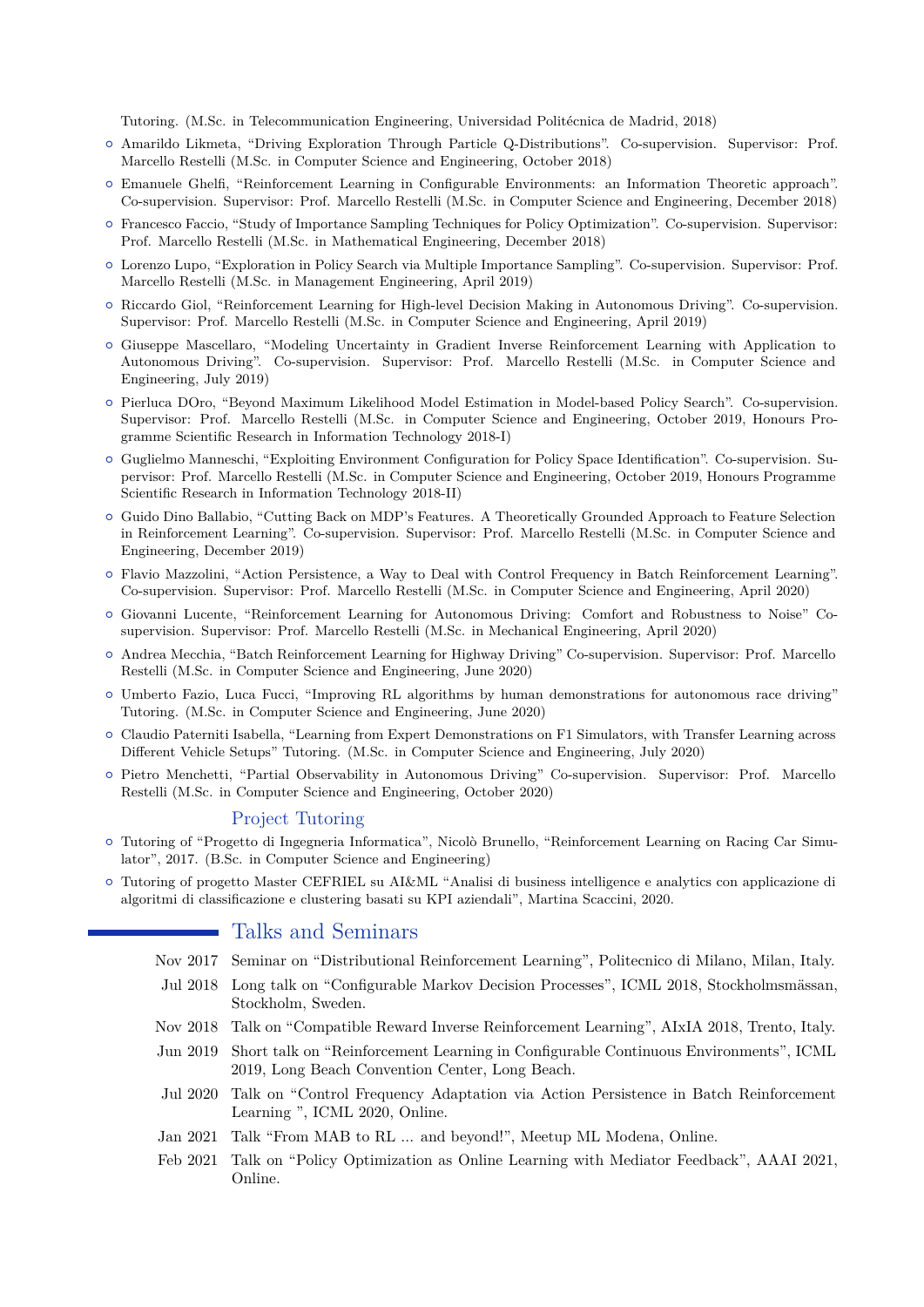# Editorial Activities

### Reviewer/Program Committee Member for International Conferences

- { International Joint Conference on Artificial Intelligence (IJCAI): 2018 review assistant (1 paper), 2020 PC (4 papers), 2021 SPC (4 papers)
- { Neural Information Processing Systems (NeurIPS): 2019 reviewer (5 papers), 2020 reviewer (6 papers)
- { International Conference on Machine Learning (ICML): 2019 reviewer (2 papers), 2020 reviewer (6 papers), 2021 reviewer (7 papers)
- { AAAI Conference on Artificial Intelligence (AAAI): 2020 PC (5 papers), 2021 (5 papers)
- { International Conference on Artificial Intelligence and Statistics (AISTATS): 2020 reviewer (6 papers), 2021 (5 papers)
- { European Conference on Artificial Intelligence (ECAI): 2020 review assistant (1 paper)
- { European Conference on Machine Learning and Principles and Practice of Knowledge Discovery in Databases (ECML-PKDD): 2020 PC (6 papers)
- { International Conference on Learning Representations (ICLR): 2021 (3 papers)

#### Reviewer for International Journals

- { IEEE Transactions on Cognitive and Developmental Systems (TCDS): 2018 (1 paper)
- { Journal of Artificial Intelligence Research (JAIR): 2019 (2 papers)
- { Machine Learning Journal Springer (ML): 2019 (1 paper)

# Industrial Projects

Jan 2018–Mar **Reinforcement Learning for Decision Making**, *Magneti Marelli*. 2020 Topic: Development a high-level decision-making policy for safely and effectively driving an autonomous car in particular situations where the vehicle has to interact with other vehicles. Role: Research scientist. Project Leader: Prof. Marcello Restelli.

Oct 2019–present **Reinforcement Learning Techniques for Developing Artificial Test Drivers on a F1 Simulator**, *Ferrari*. Topic: Development of an autonomous F1 driver using reinforcement learning techniques to test new prototypes on the simulator and possibly suggests new behaviors to the drivers. Role: Research scientist. Project Leader: Prof. Marcello Restelli.

# Schools

- Oct 2017 ACAI Summer School on Reinforcement Learning, Nieuwpoort, Belgium.
- Aug–Sep 2020 Theory of Reinforcement Learning Boot Camp, Online.
	- Sep 2020 Summer School on Machine Learning and Big Data with Quantum Computing (SMBQ 2020), Online.

# Publications

#### International Journals

- [J1] Amarildo Likmeta, Alberto Maria Metelli, Giorgia Ramponi, Andrea Tirinzoni, Matteo Giuliani, and Marcello Restelli. Dealing with multiple experts and non-stationarity in inverse reinforcement learning: an application to real-life problems. *Machine Learning*, Mar 2021.
- [J2] Alberto Maria Metelli, Matteo Papini, Nico Montali, and Marcello Restelli. Importance sampling techniques for policy optimization. *Journal of Machine Learning Research*, 21(141):1–75, 2020.
- [J3] Amarildo Likmeta, Alberto Maria Metelli, Andrea Tirinzoni, Riccardo Giol, Marcello Restelli, and Danilo Romano. Combining reinforcement learning with rule-based controllers for transparent and general decision-making in autonomous driving. *Robotics and Autonomous Systems*, 131:103568, 2020.
- [J4] Alberto Maria Metelli, Matteo Pirotta, and Marcello Restelli. On the use of the policy gradient and hessian in inverse reinforcement learning. *Intelligenza Artificiale*, 14(1):117–150, 2020.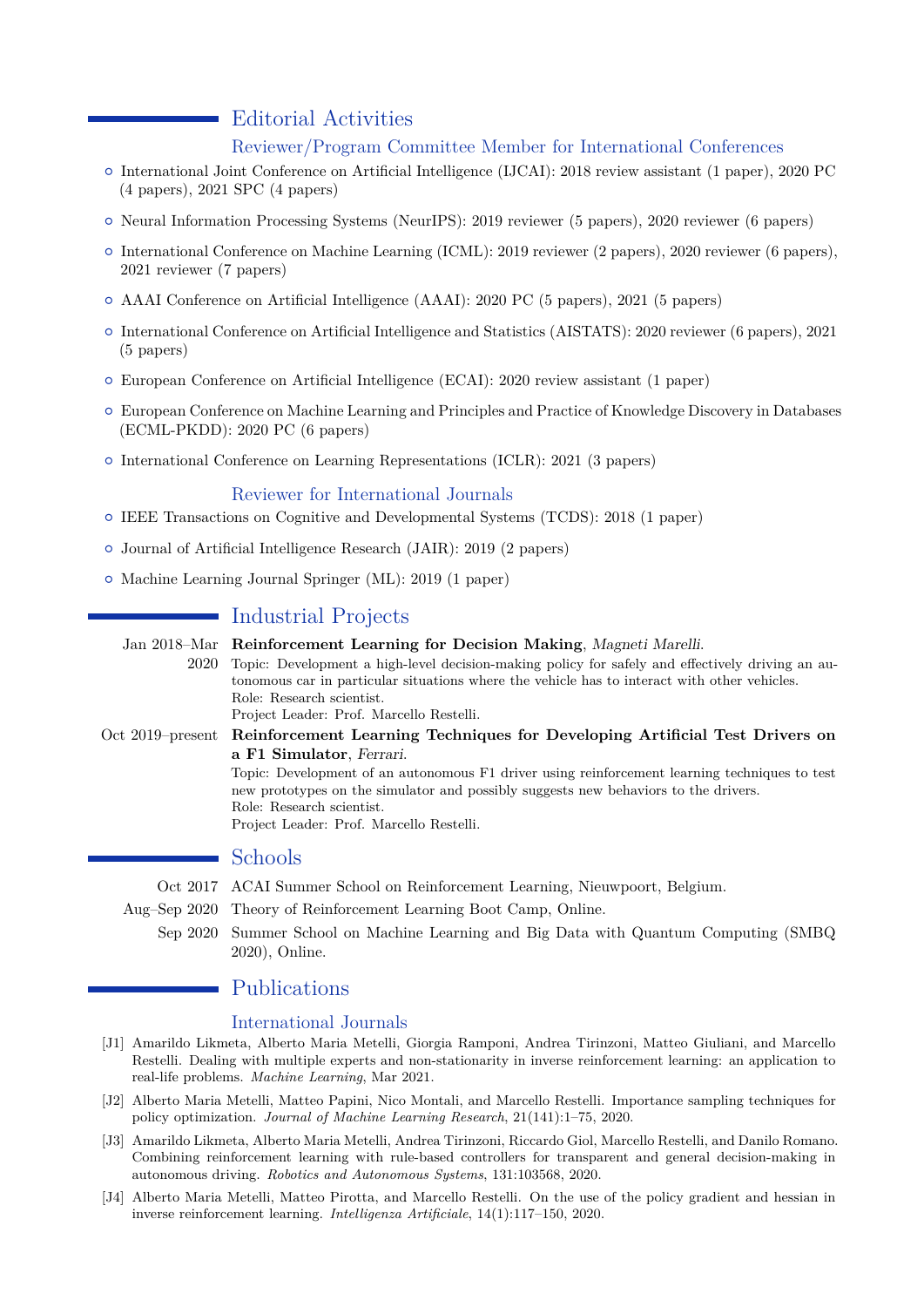#### International Conferences

- [C1] Alberto Maria Metelli, Matteo Papini, Pierluca D'Oro, and Marcello Restelli. Policy optimization as online learning with mediator feedback. In *The Thirty-Fifth AAAI Conference on Artificial Intelligence, AAAI 2021, Online*. AAAI Press, 2021. **Acceptance rate: 1692/7911 (21.4%)**, (*To appear*).
- [C2] Alberto Maria Metelli, Flavio Mazzolini, Lorenzo Bisi, Luca Sabbioni, and Marcello Restelli. Control frequency adaptation via action persistence in batch reinforcement learning. In *Proceedings of the 37th International Conference on Machine Learning, ICML 2020, 13-18 July 2020, Virtual Event*, volume 119 of *Proceedings of Machine Learning Research*, pages 6862–6873. PMLR, 2020. **Acceptance rate: 1088/4990 (21.8%)**.
- [C3] Giorgia Ramponi, Amarildo Likmeta, Alberto Maria Metelli, Andrea Tirinzoni, and Marcello Restelli. Truly batch model-free inverse reinforcement learning about multiple intentions. In Silvia Chiappa and Roberto Calandra, editors, *Proceedings of the Twenty Third International Conference on Artificial Intelligence and Statistics*, volume 108 of *Proceedings of Machine Learning Research*, pages 2359–2369, Online, 2020. PMLR.
- [C4] Pierluca D'Oro, Alberto Maria Metelli, Andrea Tirinzoni, Matteo Papini, and Marcello Restelli. Gradient-aware model-based policy search. In *The Thirty-Fourth AAAI Conference on Artificial Intelligence, AAAI 2020, New York, NY, USA, February 7-12, 2020*, pages 3801–3808. AAAI Press, 2020. **Acceptance rate: 1591/7737 (20.6%)**.
- [C5] Alberto Maria Metelli, Amarildo Likmeta, and Marcello Restelli. Propagating uncertainty in reinforcement learning via wasserstein barycenters. In *Advances in Neural Information Processing Systems 32: Annual Conference on Neural Information Processing Systems 2019, NeurIPS 2019, 9-14 December 2019, Vancouver, Canada.*, 2019. **Acceptance rate: 428/6743 (21.2%)**.
- [C6] Mario Beraha, Alberto Maria Metelli, Matteo Papini, Andrea Tirinzoni, and Marcello Restelli. Feature selection via mutual information: New theoretical insights. In *International Joint Conference on Neural Networks, IJCNN 2019 Budapest, Hungary, July 14-19, 2019*, pages 1–9. IEEE, 2019.
- [C7] Alberto Maria Metelli, Emanuele Ghelfi, and Marcello Restelli. Reinforcement learning in configurable continuous environments. In Kamalika Chaudhuri and Ruslan Salakhutdinov, editors, *Proceedings of the 36th International Conference on Machine Learning, ICML 2019, 9-15 June 2019, Long Beach, California, USA*, volume 97 of *Proceedings of Machine Learning Research*, pages 4546–4555. PMLR, 2019. **Acceptance rate: 773/3424 (22.6%)**.
- [C8] Matteo Papini, Alberto Maria Metelli, Lorenzo Lupo, and Marcello Restelli. Optimistic policy optimization via multiple importance sampling. In Kamalika Chaudhuri and Ruslan Salakhutdinov, editors, *Proceedings of the 36th International Conference on Machine Learning, ICML 2019, 9-15 June 2019, Long Beach, California, USA*, volume 97 of *Proceedings of Machine Learning Research*, pages 4989–4999. PMLR, 2019. **Acceptance rate: 773/3424 (22.6%)**.
- [C9] Alberto Maria Metelli, Mirco Mutti, and Marcello Restelli. Configurable markov decision processes. In Jennifer G. Dy and Andreas Krause, editors, *Proceedings of the 35th International Conference on Machine Learning, ICML 2018, Stockholmsmässan, Stockholm, Sweden, July 10-15, 2018*, volume 80 of *Proceedings of Machine Learning Research*, pages 3488–3497. PMLR, 2018. **Acceptance rate: 618/2473 (25.0%)**.
- [C10] Alberto Maria Metelli, Matteo Papini, Francesco Faccio, and Marcello Restelli. Policy optimization via importance sampling. In Samy Bengio, Hanna M. Wallach, Hugo Larochelle, Kristen Grauman, Nicolò Cesa-Bianchi, and Roman Garnett, editors, *Advances in Neural Information Processing Systems 31: Annual Conference on Neural Information Processing Systems 2018, NeurIPS 2018, 3-8 December 2018, Montréal, Canada.*, pages 5447–5459, 2018. **Acceptance rate: 1011/4856 (20.8%), Oral: 30/4856 (0.62%)**.
- [C11] Alberto Maria Metelli, Matteo Pirotta, and Marcello Restelli. Compatible reward inverse reinforcement learning. In Isabelle Guyon, Ulrike von Luxburg, Samy Bengio, Hanna M. Wallach, Rob Fergus, S. V. N. Vishwanathan, and Roman Garnett, editors, *Advances in Neural Information Processing Systems 30: Annual Conference on Neural Information Processing Systems 2017, 4-9 December 2017, Long Beach, CA, USA*, pages 2047–2056, 2017. **Acceptance rate: 678/3240 (20.9%)**.

#### International Workshops

- [W1] Mattia Bianchi, Federico Cesaro, Filippo Ciceri, Mattia Dagrada, Alberto Gasparin, Daniele Grattarola, Ilyas Inajjar, Alberto Maria Metelli, and Leonardo Cella. Content-based approaches for cold-start job recommendations. In *Proceedings of the Recommender Systems Challenge 2017*, RecSys Challenge '17, pages 6:1–6:5, New York, NY, USA, 2017. ACM.
- [W2] Alberto Maria Metelli, Mirco Mutti, and Marcello Restelli. Configurable markov decision processes. *European Workshop on Reinforcement Learning 14 (EWRL 14)*, 2018.
- [W3] Pierluca D'Oro, Alberto Maria Metelli, Andrea Tirinzoni, Matteo Papini, and Marcello Restelli. Gradient-aware model-based policy search. *Workshop on Meta-Learning (MetaLearn 2019) @NeurIPS 2019*, 2019.
- [W4] Amarildo Likmeta, Alberto Maria Metelli, Andrea Tirinzoni, Riccardo Giol, Marcello Restelli, Danilo Romano, and Andrea Alessandretti. Autonomous driving with reinforcement learning and rule-based policies. *Workshop on AI for Autonomous Driving (AIAD) @ICML 2020*, 2020.
- [W5] Amarildo Likmeta, Alberto Maria Metelli, Giorgia Ramponi, Andrea Tirinzoni, Matteo Giuliani, and Marcello Restelli. Handling non-stationary experts in inverse reinforcement learning: A water system control case study. *Challenges of Real-World RL Workshop @ NeurIPS 2020*, 2020.